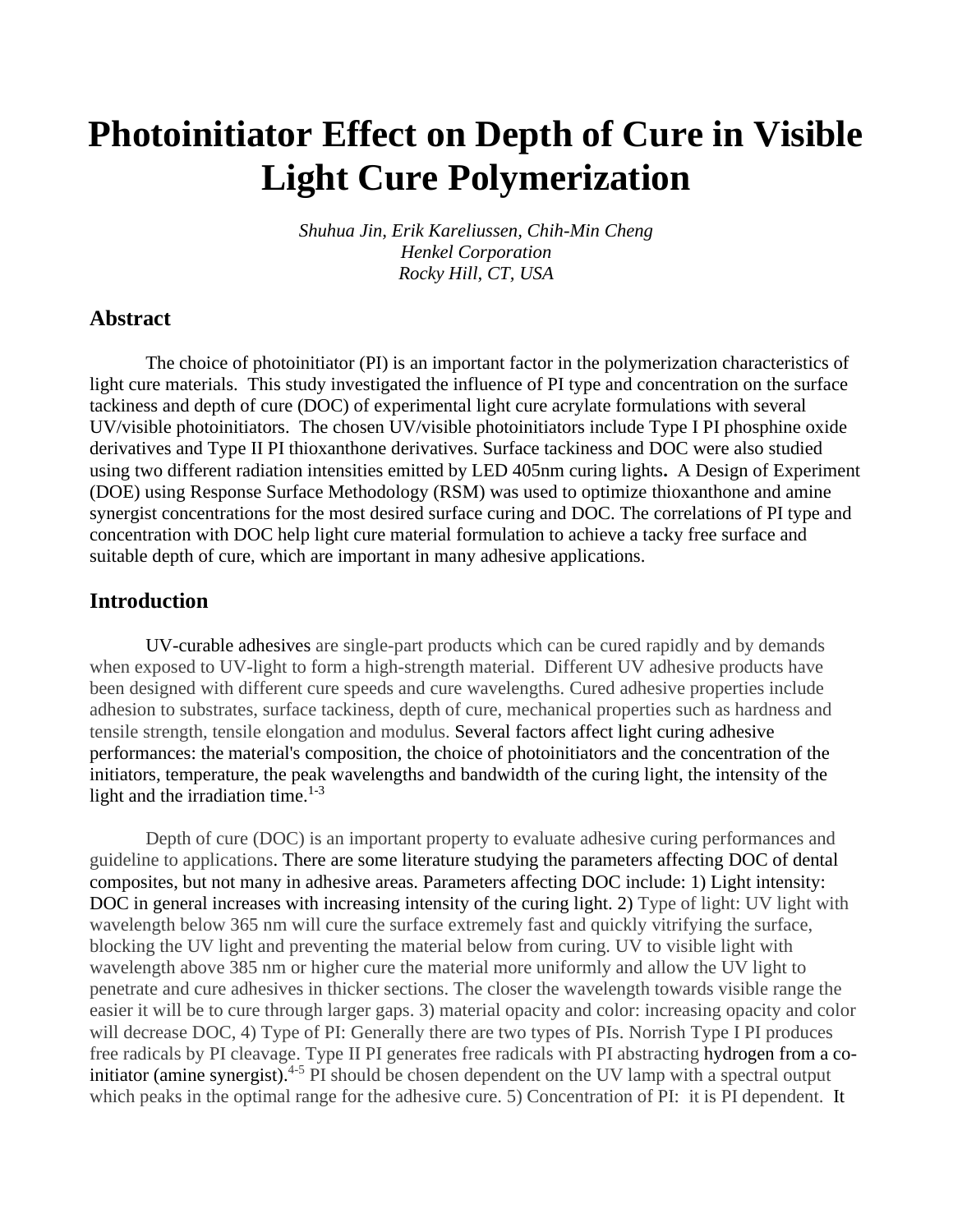has been observed that as the PI concentration is increased, the cure depth initially increases but then starts to decrease after reaching an optimal PI concentration.

Surface tackiness caused by atmospheric oxygen is also important for light cure acrylate adhesives. All the parameters affecting the DOC will influence surface tackiness of the cured adhesive.

In this study, different visible photoinitiators (absorbs at wavelength >400nm) were studied to understand the effect of PI type and concentration on the surface tackiness and DOC. Many methods, such as hardness tests, interaction with color dyes, translucency changes, double-bond conversion, NM tactile tests, penetration tests and scraping tests, have been used to measure the DOC. In this paper, DOC was measured using a scraping method adapted from ISO 4049. <sup>6</sup> There are many surface tackiness tests, and an easy qualitative way is to dust with silicon carbide or talcum powder on cured surface and then remove the powder by gentle rubbing or brushing.  $7$ 

# **Materials**

Table 1 is the list of the visible photoinitiators and amine synergists used in this study. Table 2 is a general formula containing different visible PI with or without amine synergists for this study.

| <b>PI</b>          | Supplier   | Amine synergist           | Supplier |
|--------------------|------------|---------------------------|----------|
| Omnirad 819        | <b>IGM</b> | Visiomer<br><b>DMAPMA</b> | Evonik   |
| <b>Omnirad TPO</b> | IGM        |                           |          |
| Omnirad L-TPO      | <b>IGM</b> |                           |          |
| Genocure ITX       | Rahn       |                           |          |
| Genopol TX-2       | Rahn       |                           |          |
| Omnipol TX         | Rahn       |                           |          |

Table 1 List of the visible photoinitiators and amine synergists

| Component         | W <sub>t</sub> % |
|-------------------|------------------|
| Urethane acrylate | $45 - 55$        |
| Acrylate monomer  | $40 - 50$        |
| Visible PI        | $0.1 - 3$        |
| Amine synergist   | $0 - 5$          |

# **Sample Preparation and Testing Methods**

Photoinitiator UV/Visible absorbance spectrum: UV/Visible spectrum of the PIs in Table 1 was acquired using ARM-1061 UV/Visible Spectrophotometric with each PI at three different concentrations 0.01, 0.1 and 1 wt% in acetonitrile.

DOC test: Each sample based on the formulation in Table 2 was put into a plastic cylinder with 13mm height and 6 mm diameter. The surface was flattened using a spatula and was cured using LED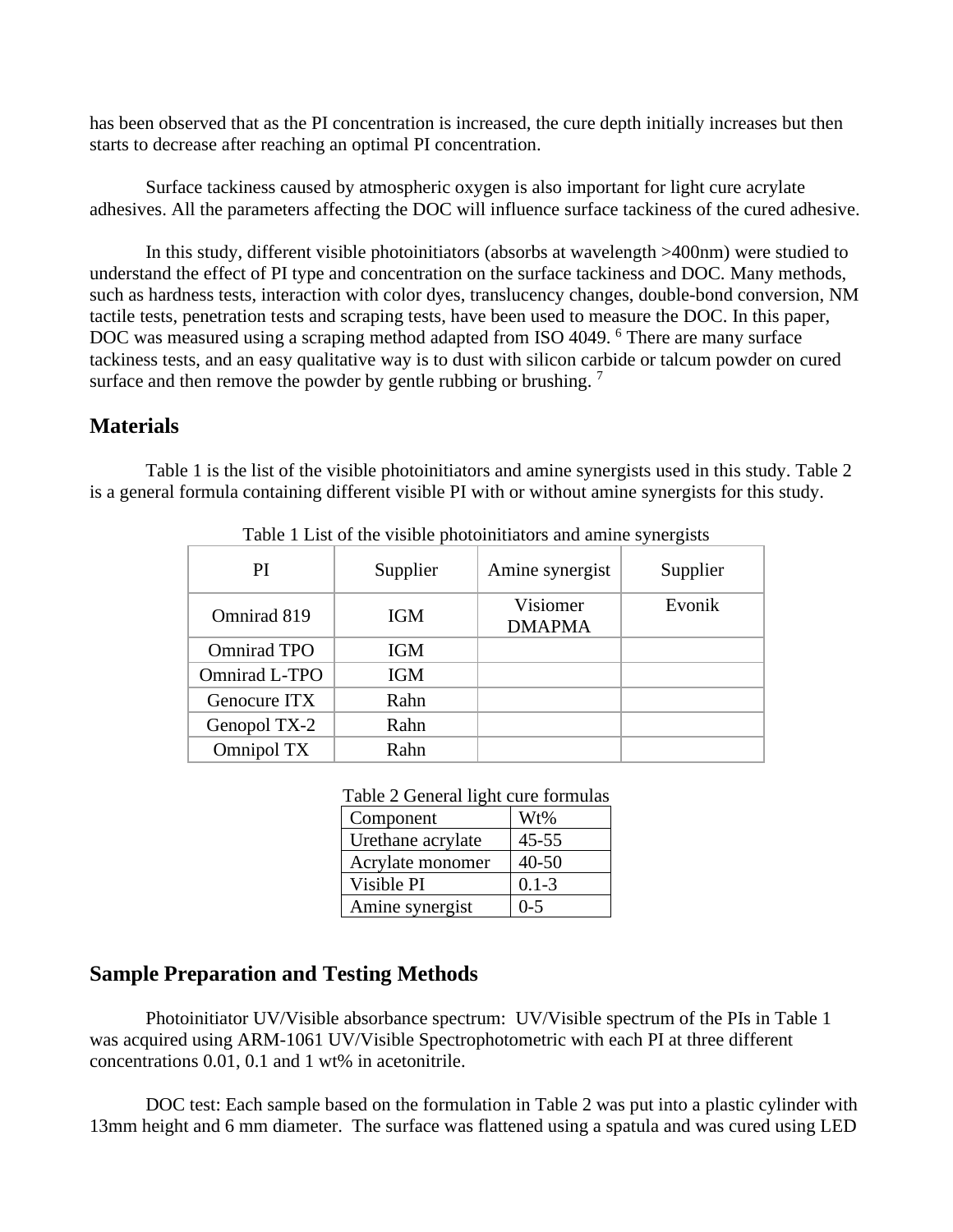405nm flood lamps. The sample was removed from cylinder. The bottom soft part was removed. The DOC is the height of the cured solid.

Surface tackiness test: Each sample in Table 2 was applied on a glass slide to form a thin layer and then was cured using LED 405nm flood lamps. Silicon carbide particles was applied on cured resin surface and brushed lightly to remove the powder. It is considered tacky if the black particles remain, and tacky free if no visible remaining black particles.

LED 405nm light intensity and dosage: measured by LED visible UVV radiometer (Item # 1265282, Henkel ID: 5995 , S/N UVV0059). Table 3 is the summary of LED 405nm flood light intensity and dosage with two curing time. These are the curing conditions used for all the testing unless specified otherwise.

| LED 405nm Light<br>intensity $(W/cm2)$ | Curing time<br>$(\sec)$ | Dosage $(J/cm2)$ |  |
|----------------------------------------|-------------------------|------------------|--|
| 1.50                                   | 10                      | 13.7             |  |
| 1.53                                   |                         | 6.73             |  |

Table 3 LED 405nm flood lamp light intensity and dosage with two curing time

## **Results and Discussions**

#### **UV/Visible analysis of various visible photoinitiators**

UV/Visible absorbance spectra of the six photoinitiators: Three Type I phosphine oxide based visible PIs Omnirad 819, TPO and L-TPO, one monomeric Type II PI thioxanthone Genocure ITX and two polymeric Type II PI thioxanthone derivatives Genopol TX-2 and Omnipol TX were studied. Figure 1 is the PI absorbance spectra at wavelength 350-450 nm with 0.01 wt% of PI in acetonitrile solution. These PIs all have absorbance at visible range 400-410nm.

Figure 1 UV/Visible absorbance spectrum of four visible PIs at 0.01 wt% in Acetonitrile

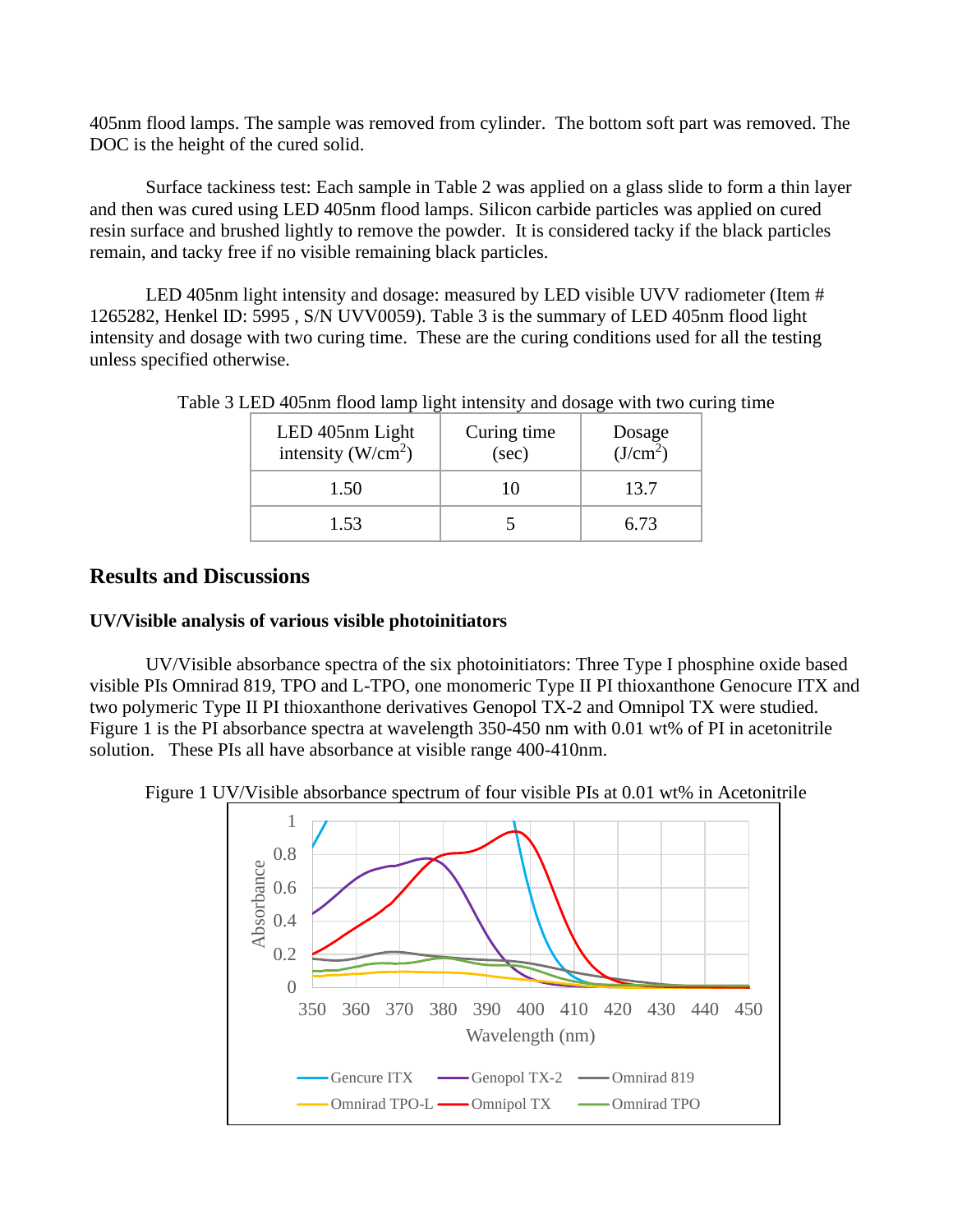The absorbance values at 405nm of each PI at concentration of 0.01, 0.1 and 1 wt% are listed in Table 4. The absorbance increases with concentration, but not linearly as Beer's law is not valid at higher concentrations.<sup>8</sup> Among the six visible PIs tested, the absorbance of these PIs at 405nm at 0.01% level has the order of: Omnipol TX>Genocure ITX>Omnirad 819>Omnirad TPO >Omnirad TPO-L>Genopol TX-2. The trend is similar with other concentrations, but to a different extent. The absorbance at UV range 370-380nm is bigger than the absorbance in the visible range.

| <sub>PI</sub>      | PI concentration in acetonitrile |       |       |  |  |
|--------------------|----------------------------------|-------|-------|--|--|
|                    | 0.01%                            | 0.10% | 1.00% |  |  |
| Omnipol TX         | 0.6                              | 2.82  | 3.27  |  |  |
| Genocure ITX       | 0.21                             | 1.78  | 2.87  |  |  |
| Omnirad 819        | 0.12                             | 1.21  | 3.3   |  |  |
| <b>Omnirad TPO</b> | 0.07                             | 0.56  | 2.68  |  |  |
| Omnirad TPO-L      | 0.03                             | 0.33  | 2.32  |  |  |
| Genopol TX-2       | .02                              | 0.18  | 1.73  |  |  |

Table 4 PI 405nm absorbance at different concentrations

The PI absorbance is directly related to its reactivity at the wavelength light is emitted and will impact the DOC and surface tackiness tested in this study.

#### **DOC and surface tackiness study**

#### *DOC and surface tackiness of the formulas containing different PIs*

Three Type I phosphine oxide based visible PIs Omnirad 819, TPO and L-TPO, one monomeric Type II PI thioxanthone Genocure ITX (ITX) and three polymeric Type II PI thioxanthone derivatives were studied using the same curing condition. The PI loading for this testing was 1%. For Type II PIs, 2% of amine synergist Visiomer DMAPMA (DMAPMA) was added. The samples 1.1-1.5 were cured using LED 405nm. Table 5 is the summary of the DOC and surface tackiness testing results of the formulas containing different PIs with 5s and 10s curing time, respectively. Figure 2 is a graph showing the correlation of DOC and PI type.

|        |                    |            | 5 s cure             | 10s cure   |                      |
|--------|--------------------|------------|----------------------|------------|----------------------|
| Sample | PI                 | $DOC$ (mm) | Surface<br>tackiness | $DOC$ (mm) | Surface<br>tackiness |
| 1.1    | Omnirad 819        | 4.30       | N <sub>o</sub>       | 6.22       | N <sub>o</sub>       |
| 1.2    | <b>Omnirad TPO</b> | 6.86       | Yes                  | 13.00      | Yes                  |
| 1.3    | Omnirad L-TPO      | 9.45       | Yes                  | 13.00      | Yes                  |
| 1.4    | Genocure ITX       | 4.15       | N <sub>o</sub>       | 6.21       | N <sub>o</sub>       |
| 1.5    | Genopol TX-2       | 6.50       | Yes                  | 13.00      | Yes                  |
| 1.6    | Omnipol TX         | 1.65       | N <sub>o</sub>       | 2.53       | N <sub>0</sub>       |

Table 5 Summary of the DOC and surface tackiness of the formulas containing different PIs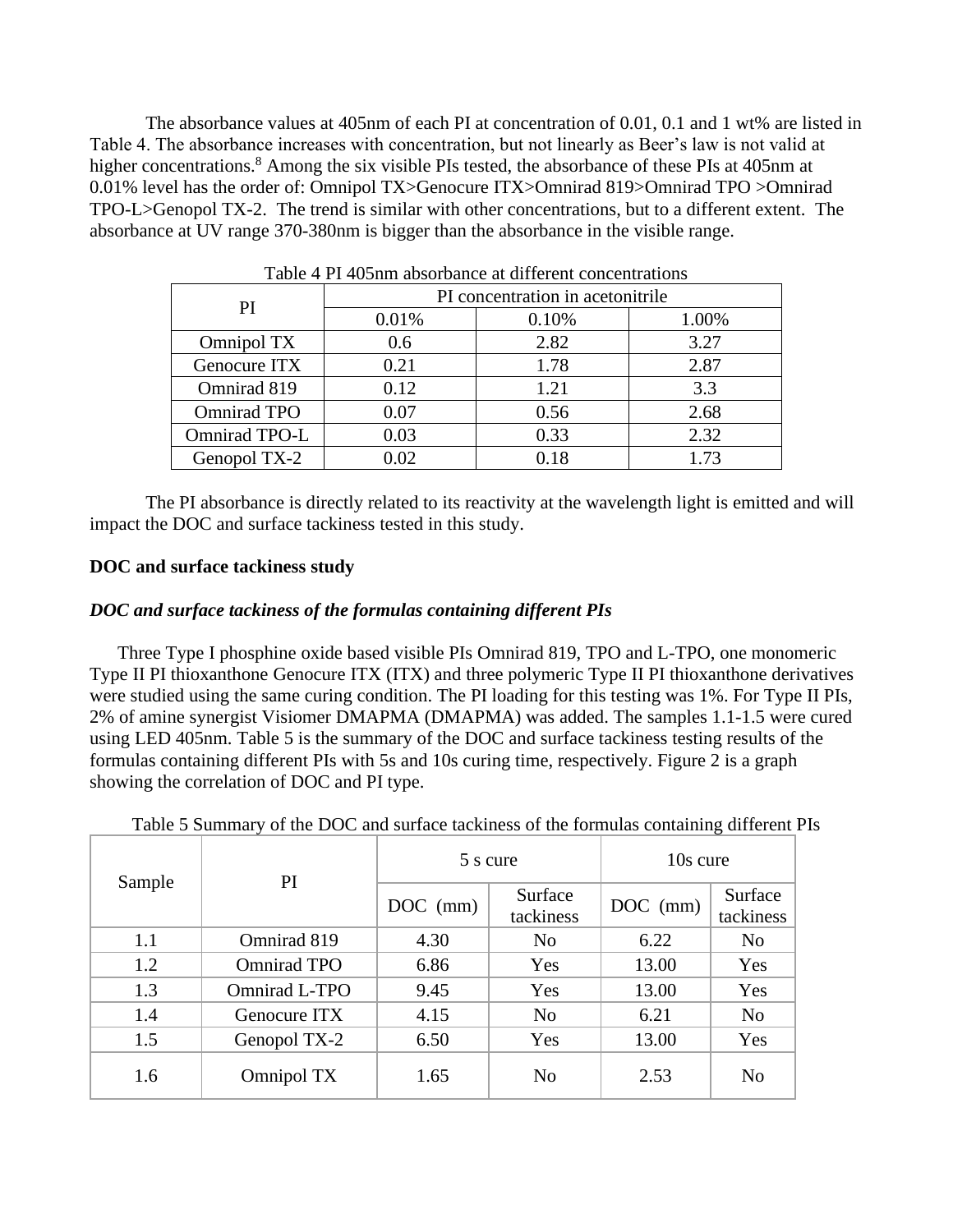

Results in Table 5 and Figure 2 showed that DOC is dependent on the PI used and curing time. DOC increases with curing time for all the PIs. For the three Type I Omnirad 819, TPO and L-TPO, it is demonstrated that the absorbance value or reactivity at 405nm is in the order of 819>TPO>L-TPO. For the three Type II PIs, ITX and TX-2, the absorbance or the reactivity at 405nm is in the order of Omnipol TX>Genocure TX>Genopol TX-2. However, DOC increases with decreasing reactivity at 405nm. The results are consistent with both 5s and 10s curing. In this situation, lower PI reactivity favors DOC.

On the contrary, surface tackiness tests of the formulations with different PIs showed good correlation of free surface tackiness with PI reactivity. The data showed surface tacky free of the formulas with high reactivity PIs Omnirad 819, Genocure ITX and Omnipol TX. Other PIs with lower reactivity Omnirad TPO, L-TPO and Genopol TX-2 showed surface tackiness after both 5s and 10s curing although DOC is relatively higher.

#### *DOC and surface tackiness of formulas containing PI with different concentrations*

In this study, different concentrations from 0.5% to 3% of Type I phosphine oxide based visible PI Omnirad TPO-L and monomeric Type II PI thioxanthone Genocure ITX (ITX) were studied using the same resin compositions. For ITX , the amine synergist used is DMAPMA and ITX/DMAPMA weight ratio is 1:2. The previous samples 1.3 and 1.4 with 1% PI, and new samples 2.1-2.10 with other concentrations were cured using LED 405nm for 5s.

Table 6 is the summary of the DOC and surface tackiness of the formulas containing different concentrations of PI L-TPO and PI ITX, amine DMAPMA respectively. Figure 3 is a graph showing the correlation of DOC and PI concentration. Results in Table 6 and Figure 3 showed that DOC decreases with increasing PI concentration for both PIs. The trend is opposite for surface tackiness tests. High PI concentration is beneficial to tacky free surface. Comparing formulations with the same loading of TPO-L and ITX, DOC is lower with ITX, but formulation with ITX results in better in terms of surface tacky free.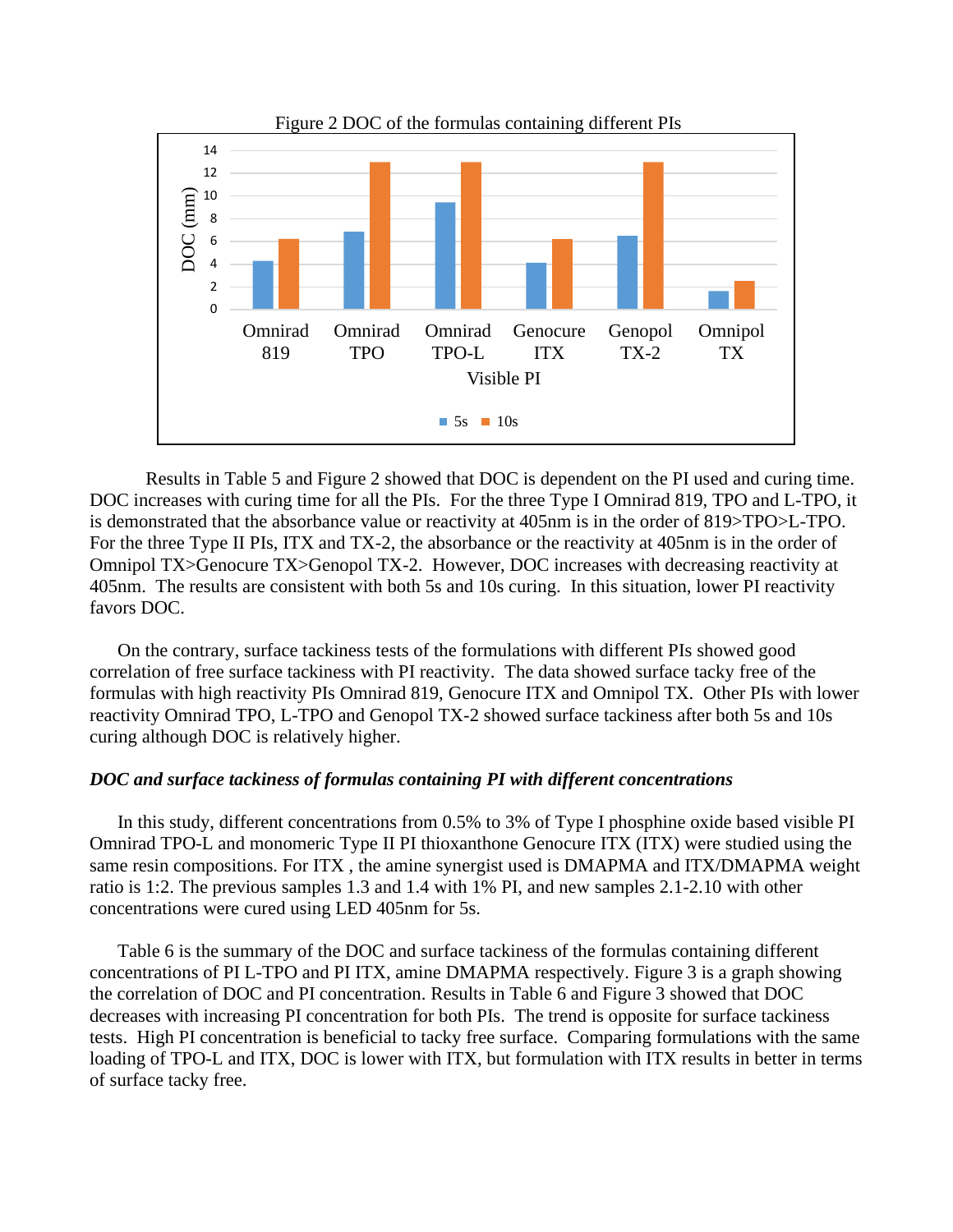| PI            | Sample | PI Concentration<br>$(wt\%)$ | DOC (mm) | Surface tackiness |
|---------------|--------|------------------------------|----------|-------------------|
| Omnirad TPO-L | 2.1    | 0.5                          | 11.00    | Yes               |
|               | 2.2    | 1                            | 9.45     | Yes               |
|               | 1.3    | 1.5                          | 7.20     | N <sub>o</sub>    |
|               | 2.3    | $\overline{2}$               | 5.40     | N <sub>o</sub>    |
|               | 2.4    |                              | 5.37     | N <sub>o</sub>    |
|               | 2.5    | 3                            | 4.82     | N <sub>o</sub>    |
| ITX/          | 2.6    | 0.5                          | 5.45     | Yes               |
| <b>DMAPMA</b> | 1.4    | 1                            | 4.15     | N <sub>o</sub>    |
|               | 2.7    | 1.5                          | 3.46     | N <sub>o</sub>    |
|               | 2.8    | $\overline{2}$               | 2.84     | N <sub>o</sub>    |
|               | 2.9    | 2.5                          | 2.29     | N <sub>o</sub>    |
|               | 2.10   | 3                            | 1.55     | N <sub>o</sub>    |

Table 6 Summary of the DOC of the formulas containing different concentrations of PIs

Figure 3 DOC of the formulas containing different concentrations of PI



#### *Curing time effect on DOC and Surface tackiness*

In this study, two formulas Sample 1.3 with 1% L-TPO and Sample 1.4 with 1% ITX and 2% DMAPMA, were cured with LED 405nm for different time. Table 7 is the summary of the DOC and surface tackiness of the two formulas with different curing time. Figure 4 is a graph showing the correlation of DOC and curing time.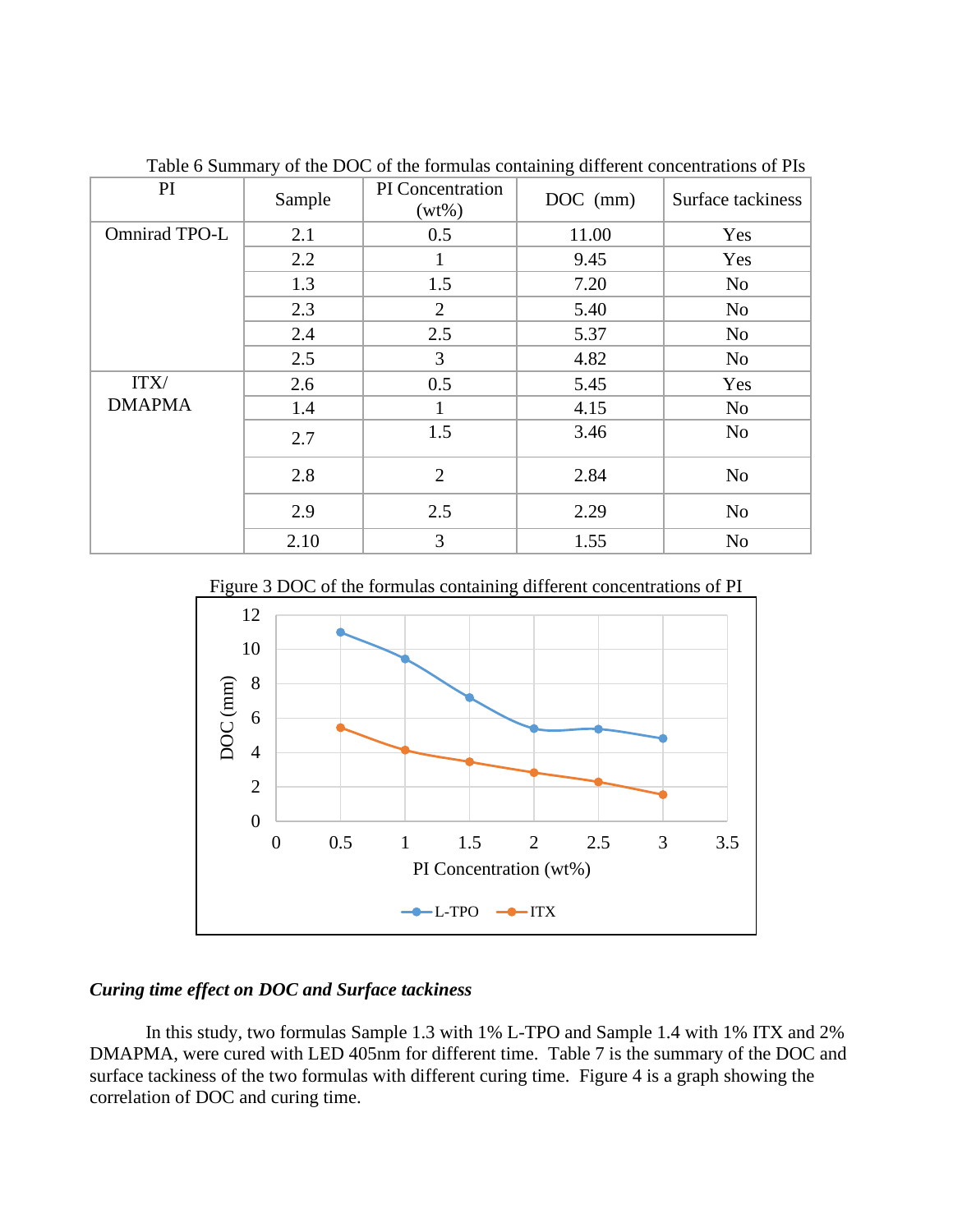| Formula | Curing time (sec) | $DOC$ (mm) | Surface<br>tackiness |
|---------|-------------------|------------|----------------------|
| 1.3     |                   | 5.71       | Yes                  |
|         |                   | 9.45       | Yes                  |
|         |                   | 13.00      | Yes                  |
|         | 10                | 13.00      | Yes                  |
| 1.4     | റ                 | 1.57       | Yes                  |
|         |                   | 4.15       | N <sub>o</sub>       |
|         |                   | 5.26       | N <sub>o</sub>       |
|         | 10                | 6.50       | No                   |

Table 7 Summary of the DOC and surface tackiness of the formulas with different curing time





Results in Table 7 and Figure 4 showed that DOC increases with increasing curing time for both PIs. The DOC of Sample 1.3 showed DOC reached full depth of 13mm after 7 sec. The surface still showed tackiness after 10s curing due to the selected PI concentration. Increasing curing time in this case didn't improve surface curing.

#### *Curing light intensity effect on DOC and surface tackiness*

The two formulas Sample 1.3 and 1.4 were cured with LED 405nm under different intensity for 5s. Table 8 is the summary of the DOC of the two formulas with different curing intensity. Figure 5 is a graph showing the correlation of DOC and curing light intensity. Results in Table 8 and Figure 5 showed that DOC increases with increasing curing light intensity for both PIs. The surface of Sample 1.3 still showed tackiness even with increased light intensity due to the selected PI concentration. For Sample 1.4, surface turned from tacky to non-tacky after curing intensity increases.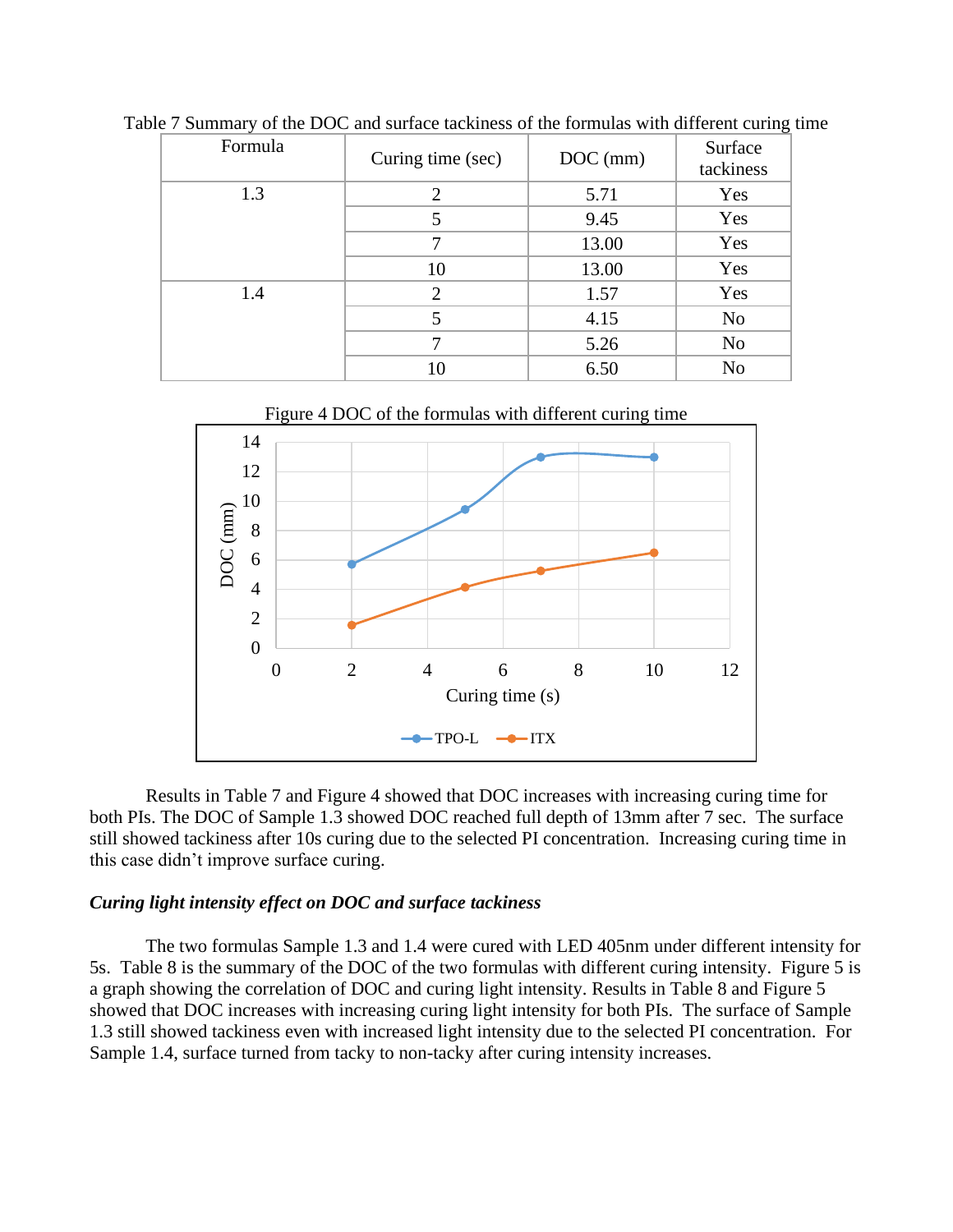| Formula | <b>Curing Intensity</b><br>(W/cm <sup>2</sup> ) | $DOC$ (mm) | Surface<br>tackiness |
|---------|-------------------------------------------------|------------|----------------------|
| 1.3     | 0.61                                            | 5.52       | Yes                  |
|         | 1.07                                            | 7.27       | Yes                  |
|         | 1.5                                             | 9.45       | Yes                  |
|         | 2.18                                            | 13.00      | Yes                  |
| 1.4     | 0.61                                            | 2.11       | Yes                  |
|         | 1.07                                            | 3.03       | Yes                  |
|         | 1.5                                             | 4.15       | N <sub>o</sub>       |
|         | 2.18                                            | 4.70       | N <sub>0</sub>       |

Table 8 Summary of the DOC and surface tackiness of the formulas with different curing intensity



Figure 5 DOC of the formulas with different light curing intensity

#### **DOE study on formulations with ITX loading and DMAPMA/ITX ratio**

In this study, the DOC and surface tackiness performance are optimized by design of experiment using rotatable central composite design (CCD), which is one of the designs in response surface methodology design. There are two factors used in RSM study.<sup>9,10</sup> Factor 1 is monomeric PI ITX loading ranging from 0.17% to 2.13% and factor 2 is the ratio of amine synergist (DMAPMA) to PI (ITX) loading ranging from 0 to 4.0. The RSM design comprises 4 factor points, 4 axial points and 3 replicates of central points with total of 11 runs. Adhesives are cured with 405nm LED light for 5 seconds. Response DOC is measured as above-mentioned technique. Response surface tackiness was quantified by the relative amount of SiC powder stayed on the cured adhesive surface after brushing. If no SiC powder sticky to the surface, it is rated as "0", and if all powders stayed on the surface, it is rated as "10". Any values in between 0-10 were estimated based on the amount of SiC powder on the surface. The RSM design points and response data are summarized in Table 9.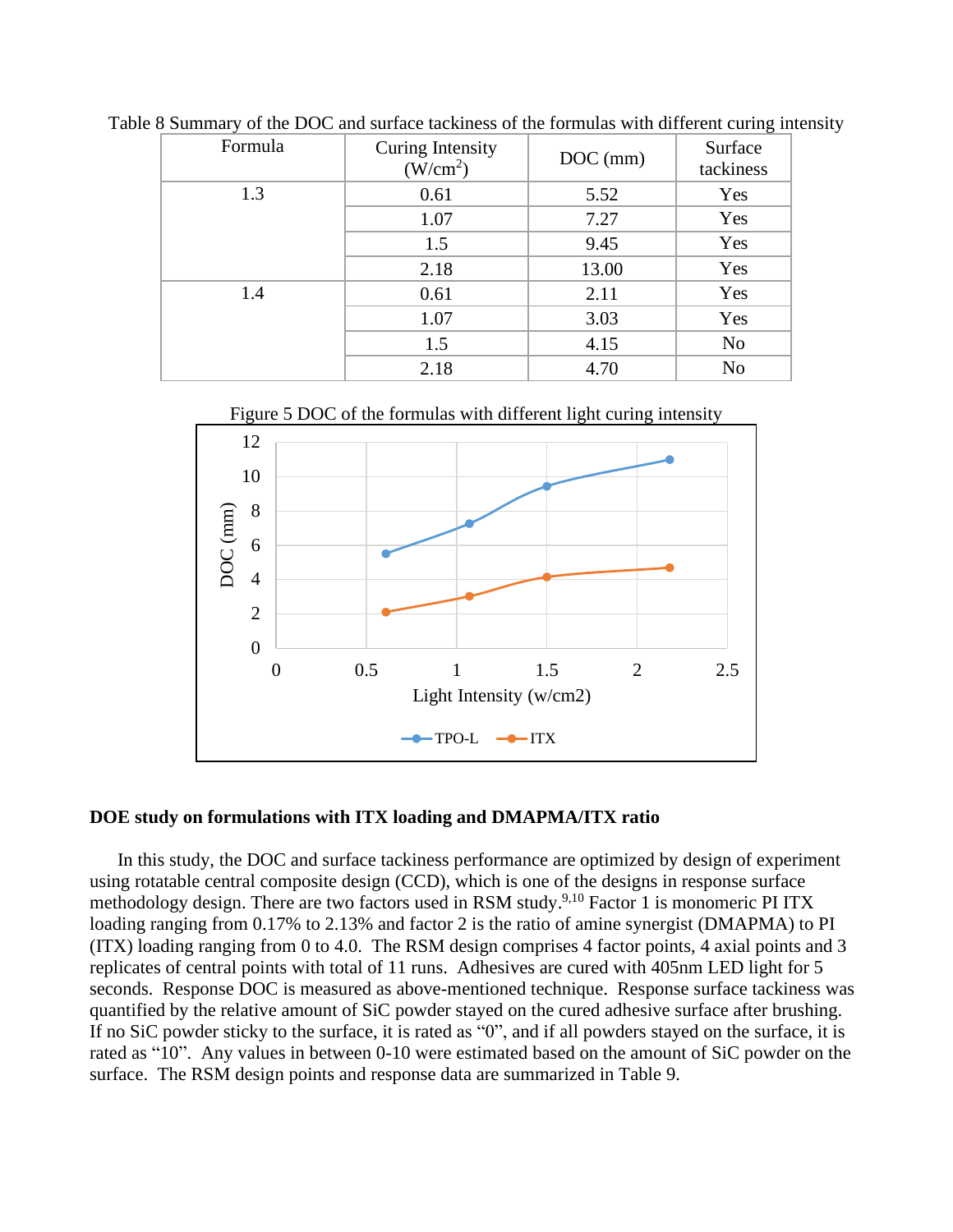|                |                |                | Factor 1 | Factor 2            | Response 1 | Response 2     |
|----------------|----------------|----------------|----------|---------------------|------------|----------------|
| Std            | ID             | Run            | A:ITX    | <b>B:DMAPMA/ITX</b> | $DOC$ (mm) | Surface        |
|                |                |                | loading  | ratio               |            | tackiness      |
|                |                | 3              | 0.30     | 0.27                | 4.90       | 10             |
| $\overline{2}$ | $\overline{2}$ | 5              | 2.00     | 0.27                | 1.90       | 8              |
| 3              | 3              | 4              | 0.30     | 4.00                | 7.80       | 10             |
| $\overline{4}$ | $\overline{4}$ | 1              | 2.00     | 4.00                | 2.67       | $\theta$       |
| 5              | 5              | 6              | 0.17     | 2.14                | 7.50       | $\overline{4}$ |
| 6              | 6              | $\overline{2}$ | 2.13     | 2.14                | 4.30       | $\overline{0}$ |
| $\overline{7}$ | 7              | $\overline{7}$ | 1.15     | 0.00                | 1.50       | $\overline{2}$ |
| 8              | 8              | 10             | 1.15     | 4.28                | 4.25       |                |
| 9              | 9              | 8              | 1.15     | 2.14                | 5.00       | $\overline{2}$ |
| 11             | 9              | 9              | 1.15     | 2.14                | 4.20       | $\overline{2}$ |
| 10             | 9              | 11             | 1.15     | 2.14                | 4.80       | $\overline{2}$ |

Table 9 Summary of the DOC and surface tackiness of the formulas containing different ITX loading and DMAPMA/ITX ratio

The results were analyzed by using Design Expert Version 11 software. Statistical analysis (regression and ANOVA analysis) of each response were carried out to determine the goodness of fit of each model and to estimate the coefficients of the polynomial equation. For response DOC, a reduced quadratic model was obtained with  $R^2$ <sub>adj</sub> and  $R^2$ <sub>pred</sub> of 0.905 and 0.789, respectively. For response surface tackiness, transformation with inverse square root was applied to have a linear model with  $R^2_{\text{adj}}$  and  $R^2_{\text{pred}}$  of 0.863 and 0.785, respectively. The final model equations are listed in Equation 1 for DOC and Equation 2 for surface tackiness. Their corresponding surface contour plots are shown in Figure 6.

Equation 1:  $DOC = 5.917 - 5.166 * ITX loading + 2.173 * amine/ITX ratio +$  $1.337 * (ITX loading)<sup>2</sup> - 0.380 * (DMAPMA/ITX ratio)<sup>2</sup>$ 

Equation 2:  $1/\text{Sqrt}(tackiness-0.5) = 0.066 + 0.536*$  ITX loading + 0.038 \* DMAPMA/ITX ratio

By applying multiple response optimization for maximum DOC and minimium surface tackiness, a high desirability of 0.7 is obtained to have predicted DOC of 5.6 mm and surface tackiness of 3.4. The optimized formulation is comprised of 0.84% of ITX and DMAPMA/ITX loading ratio of 3.14. The optimization desiability plot is shown in Figure 7.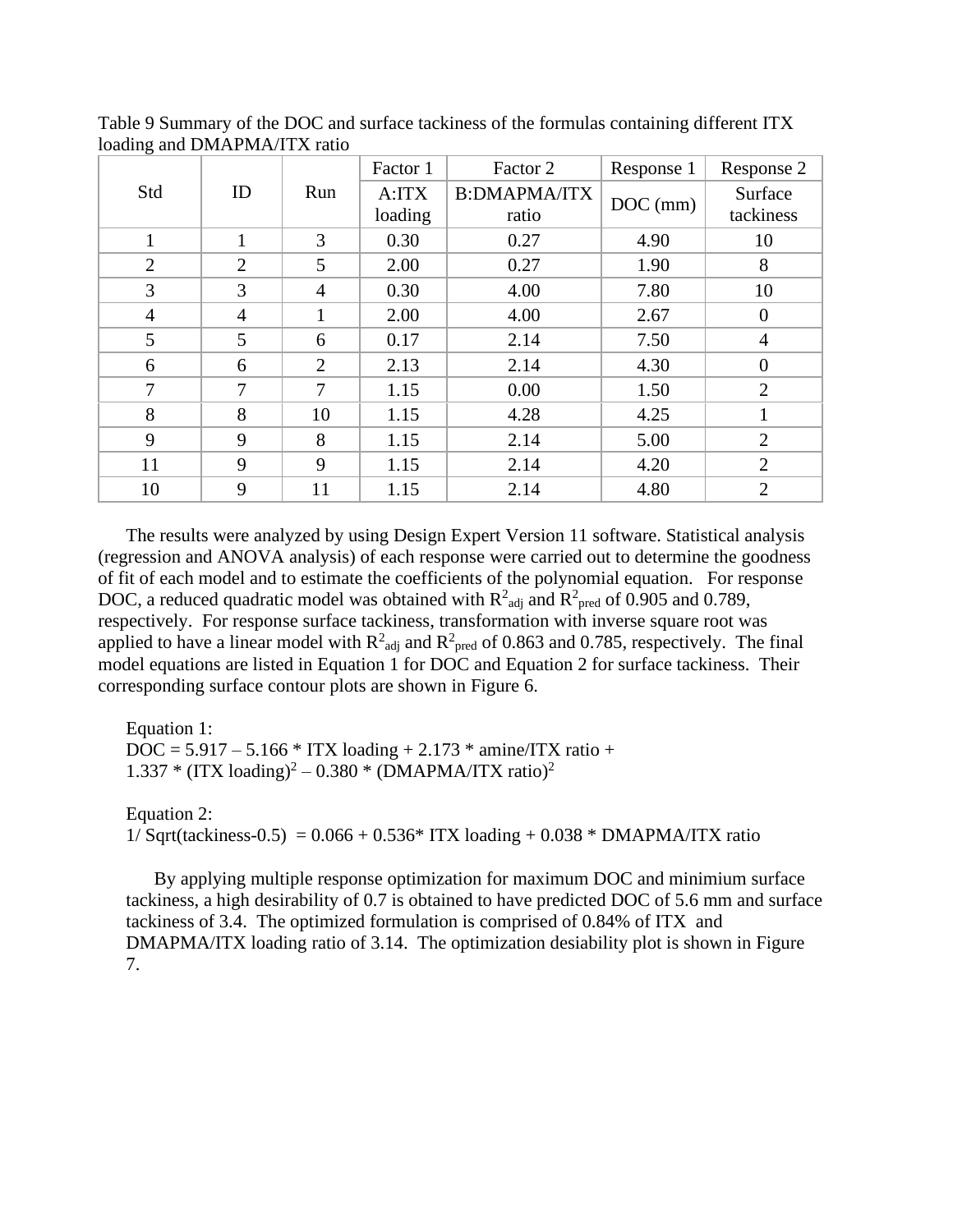

#### Figure 6 Surface contour plots of response DOC and surface tackiness

Figure 7 Optimization desiability plot for DOC and surface tackiness



# **Conclusions**

This work examined the effect of visible photoinitiator type and concentration, as well as LED 405nm intensity and curing time on the depth of cure and surface tackiness of an acrylate resin system under LED 405nm light curing. UV/Visible absorption spectra of the visible photoinitiators were used to obtain the PI absorbance at 405nm. The 405nm absorbance of the six PIs tested at 0.01%